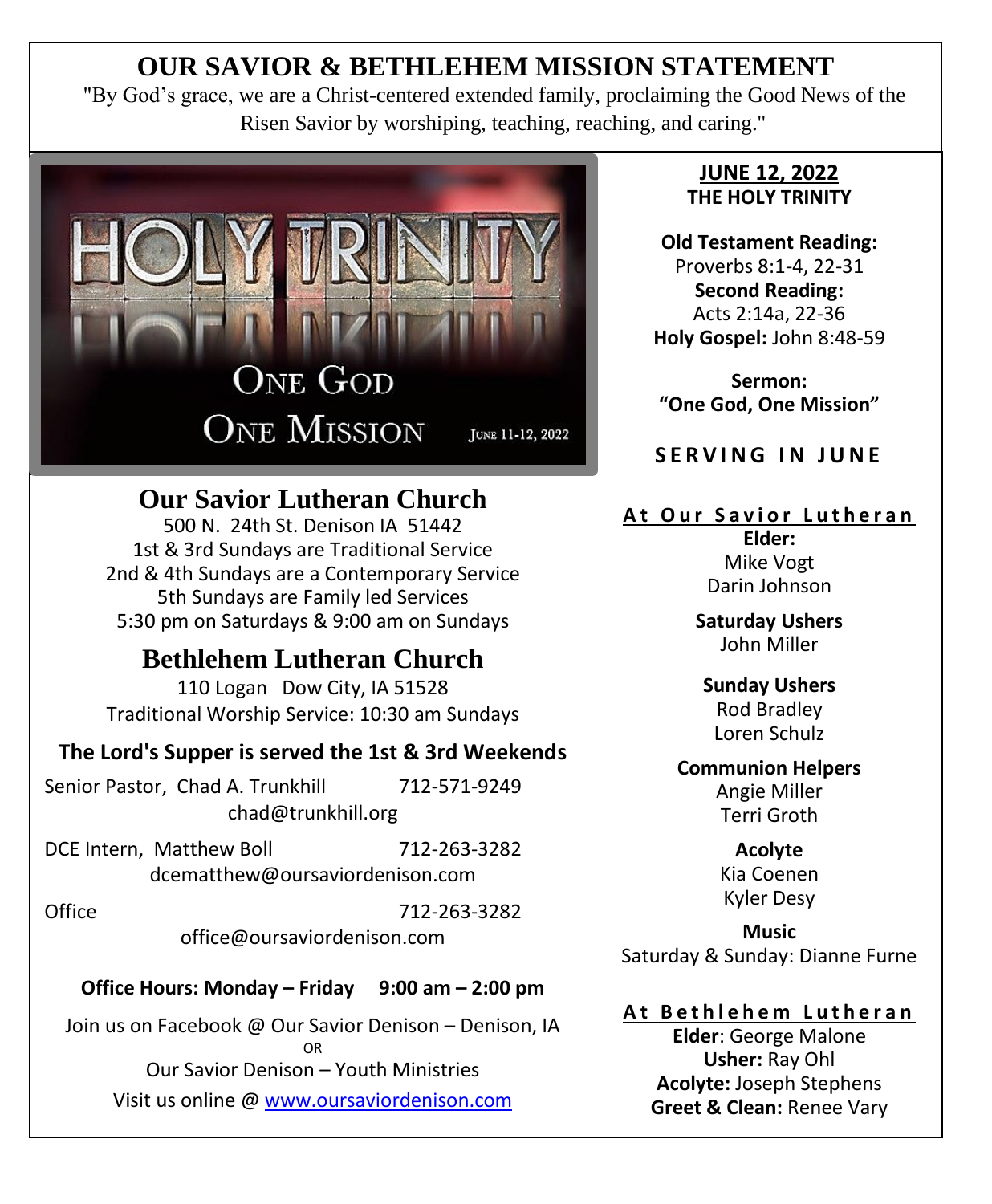## **WE EXTEND A WARM WELCOME TO OUR VISITORS AND GUESTS**

# **VACATION BIBLE SCHOOL**

**Summer is just around the corner and so is VBS!** Our Savior VBS, July  $31^{st}$  through August  $4^{th}$ , 6:00 pm to 9:00 pm. For 3-year old's (if potty trained) up to  $5<sup>th</sup>$  grade. The theme for Our Savior is Monumental, Celebrating God's Greatness! Click [here](https://nam12.safelinks.protection.outlook.com/?url=https%3A%2F%2Fdocs.google.com%2Fforms%2Fd%2F1CvCv9tDQSHF178M7q8eXdJdMVaU7PAXChUMEhDKvo5k%2Fedit&data=05%7C01%7C%7C462d9ed03f2c405130ef08da48a1dc9e%7C84df9e7fe9f640afb435aaaaaaaaaaaa%7C1%7C0%7C637902157269635366%7CUnknown%7CTWFpbGZsb3d8eyJWIjoiMC4wLjAwMDAiLCJQIjoiV2luMzIiLCJBTiI6Ik1haWwiLCJXVCI6Mn0%3D%7C3000%7C%7C%7C&sdata=pylJTBxFTX5voC5o1eq7%2FBY4mivGKDc4iMY7y7r5rVM%3D&reserved=0) to register for Our Savior Vacation Bible School. (And just an update: Early Childhood Camp will not be held this year) Bethlehem VBS, July 25<sup>th</sup> through 28<sup>th</sup>, time TBA.



## **Communion Helpers – Can You Lend a Hand?**

Communion helpers are needed for the month of July. If you can help out, please let the office know or sign up on the bulletin board in the Narthex. Thank you!



#### **American Cancer Society Fundraiser**

American Cancer Society donations from Our Savior have always been wonderful and a great blessing to those who need the services that ACS provides. This year, the Our Savior Relay for Life Team will be collecting donations after each service until the end of the June. Your donations are truly appreciated for this year's fundraiser. If questions, please contact Pat Fleshner at 712-269-5481.

## **THANKFUL FOR OUR PARTNERSHIP IN MINISTRY! An Email from Missionaries, Mark & Megan Mantey**

Dear Pastor Trunkhill and the saints of Our Savior,

Greetings in Christ from Uganda! Megan and I pray that all of you are doing well. Thank you for your continued prayer and support of the Lord's work here. As we continue to serve in East Africa, we are grateful for your partnership in God's mission.

We praise God for another completed semester at the Lutheran Theological College Uganda. The students took final exams in early June and returned home for a short break. Their next semester starts in August. Last semester Megan taught classes focusing on teaching the men how to teach different age groups in their congregations about Christian conflict resolution/peace keeping. It's always amazing to see the seminarians using the skills they learned in seminary back in their home settings. We're grateful for the opportunity to continue to serve alongside, teach, administer, and coach God's people in east Africa.

Thank you, again, for your continued prayer and support of the Lord's work in Uganda.

In Christ Alone, Mark and Megan **Mark Mantey,** Project Manager – Uganda, LCMS International Mission The Lutheran Church - Missouri Synod +256 787 02576, [mark.mantey@lcms.org](mailto:mark.mantey@lcms.org) [,http://www.lcms.org](http://www.lcms.org/)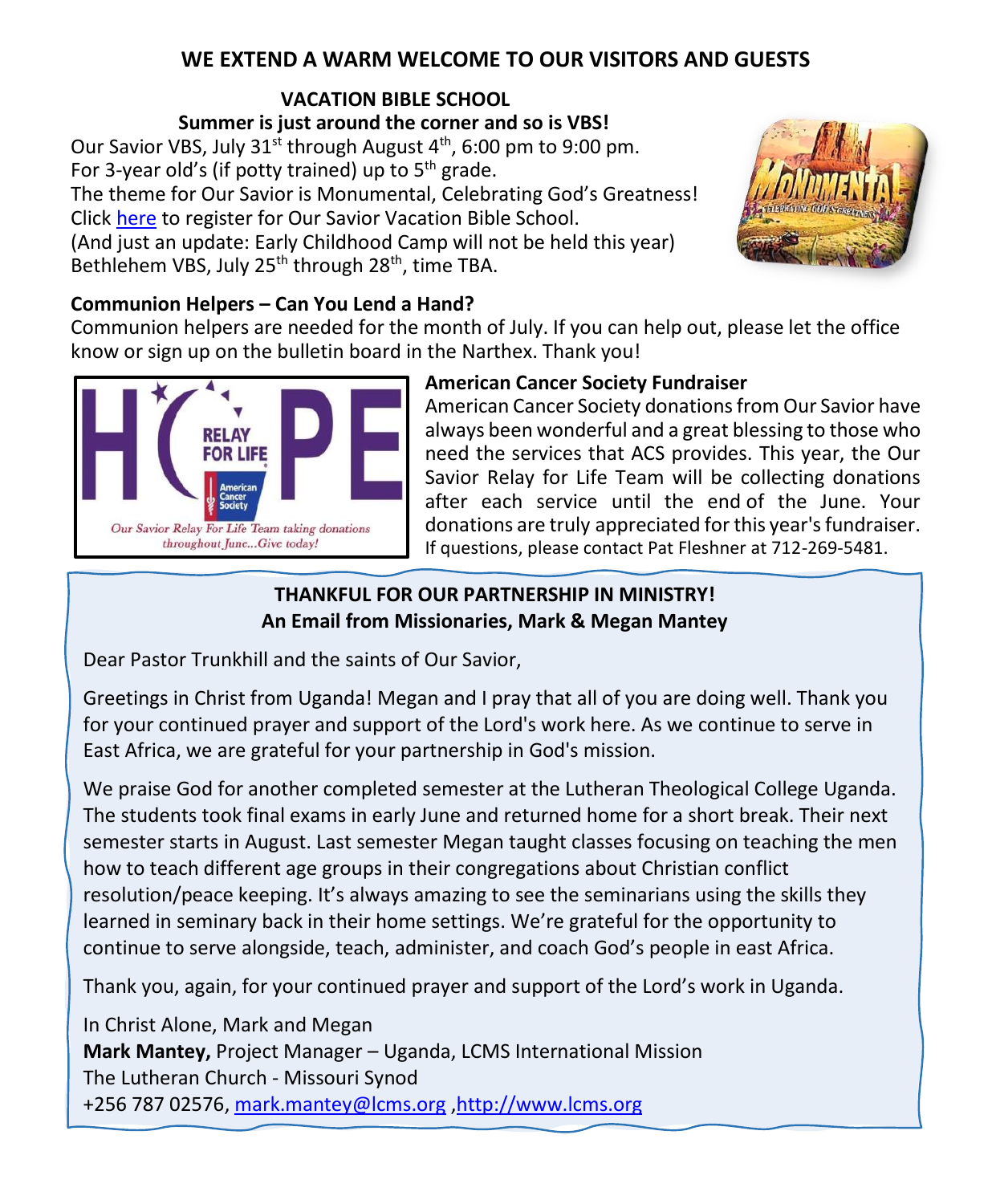#### **Portals of Prayer**

The July – September Portals of Prayer have arrived. There are copies on the Welcome Center, in the office and in the pickup box in front of the church.

#### **Discipleship 21 Day Challenge – Check Your Church Mailbox**

Be sure to check your church mailbox. The Discipleship committee has inserted a 21-Day Family Gratitude Challenge in each box. Check it out! Remember to check your church mailbox regularly as others in the congregation, besides the office, use it to communicate.

#### **Thursday Bible Study @ Our Savior**

The Thursday Bible study at Our Savior continues through the summer. The Bible Study is at 9:45 in the north classroom.

A new series just started, "The Book of Hebrews". The book of Hebrews was written to people in crisis. They were persecuted, tempted by the rampant sin around them, and doubting their faith in Jesus. It was not so different than

what many of us go through today. Authored by Dr. Derwin Gray. *Everyone Welcome!*

#### **Women's Guild Meeting**

Our Savior Women's Guild will meet on Monday, June  $13<sup>th</sup>$  at 5:30 pm, for their regularly scheduled monthly meeting. All women of the congregation are Lutheran welcome to attend the meeting. Come and learn about LWML mission projects. Women The LWML District Convention will be at Camp Okoboji June  $16^{th} - 19^{th}$ .

The theme for convention is "Open the Eyes of my Heart O' Lord".

## **MINISTRY FOR JUNE 11th , 2022 – JUNE 19th, 2022**

| Saturday – June $11^{th}$                                                                       | Wednesday – June $15th$<br>Thursday – June $16th$<br>9:45 - OS Bible Study<br>Friday – June $17th$<br>Saturday – June $18th$<br>5:30 – OS Evening Worship $\bigoplus$ |  |  |
|-------------------------------------------------------------------------------------------------|-----------------------------------------------------------------------------------------------------------------------------------------------------------------------|--|--|
| 5:30 - OS Evening Worship<br>Sunday – June $12^{th}$<br><b>HOLY TRINITY SUNDAY</b>              |                                                                                                                                                                       |  |  |
| 9:00 - Worship Service                                                                          |                                                                                                                                                                       |  |  |
| After Service: OS Adult Bible Study<br>10:30 - Bethlehem Worship Service<br><b>Vary Baptism</b> |                                                                                                                                                                       |  |  |
| Monday – June $13th$<br>9:00 - Coffee Crew<br>5:30 - Women's Guild Meeting                      | Sunday – June $19th$<br><b>FATHERS DAY</b><br>$9:00 - OS$ Worship $\pm$                                                                                               |  |  |
| Tuesday – June $14th$<br>7:00 - Our Savior Council Meeting                                      | After Service: Adult Bible Study<br>10:30 - Bethlehem Worship Service +                                                                                               |  |  |

| <b>Service</b>             | Date     | Attendance | <b>Offering</b> | <b>Weekly Budget</b> |
|----------------------------|----------|------------|-----------------|----------------------|
| <b>Our Savior Saturday</b> | 6/4/2022 | 71         | \$9,428.18      | \$6,893.00           |
| <b>Our Savior Sunday</b>   | 6/5/2022 | 138        |                 |                      |
| <b>Bethlehem Sunday</b>    | 6/5/2022 | 47         | \$1.436.00      | \$1,305.00           |